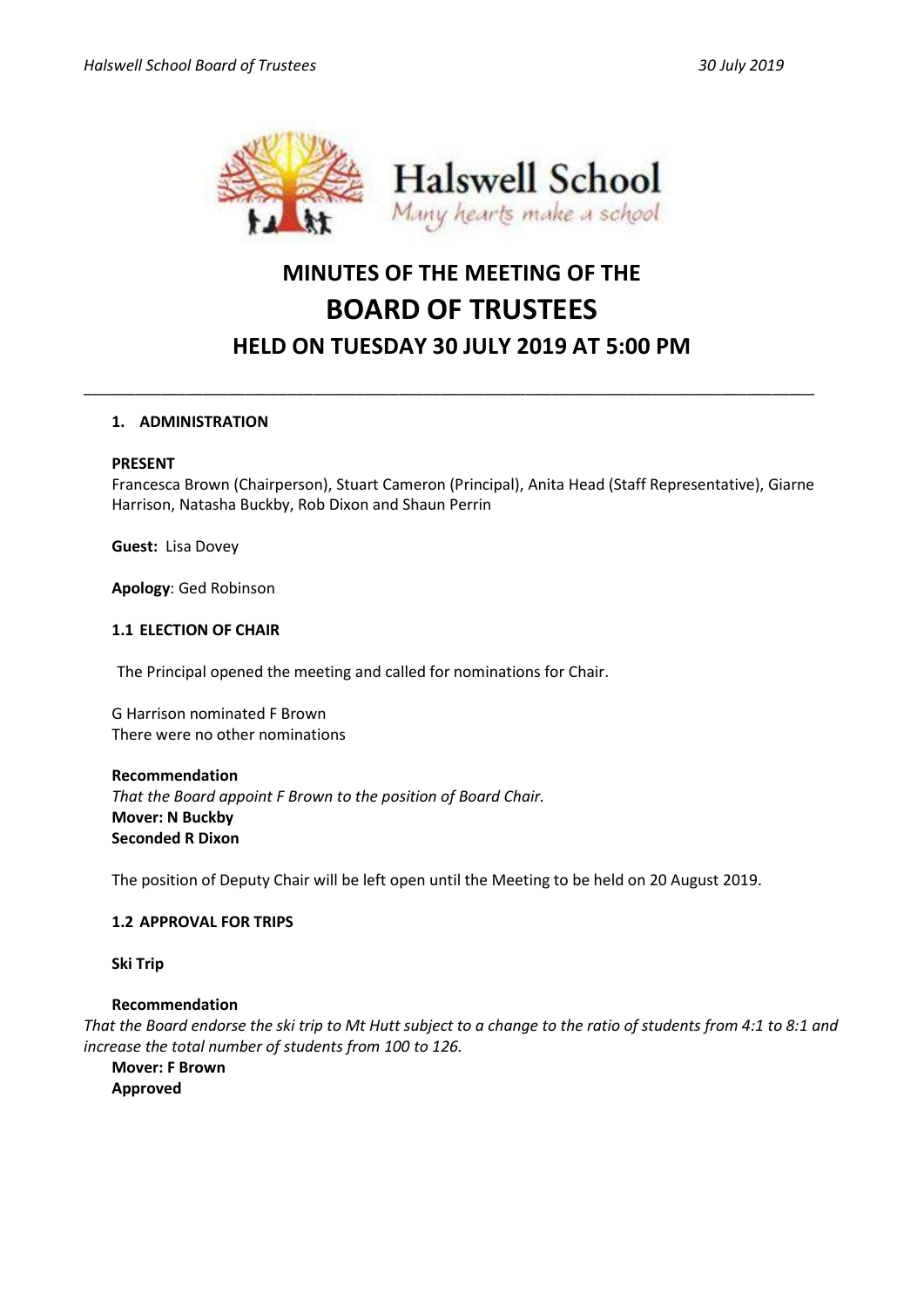# **Vanuatu Trip – 7 to 17 September 2019**

#### **Recommendation**

*That the Board endorse the proposed trip to Vanuatu subject to changing the wording around use of lomotil and provide clarity that malaria has been expressly discussed and the Chairperson citing the parental consent forms and the final student numbers*

**Mover: F Brown Approved**

The Board discussed concerns including, medication, malaria and student swimming capability.

# **1.3 MINUTES OF THE PREVIOUS BOARD OF TRUSTEES MEETING – JUNE 2019**

#### **Recommendation**

*That the minutes of the Public Meeting and the public excluded meeting held on 12 June 2019 be approved and accepted as a true and correct record of that meeting.*

**Mover: F Brown**

**Approved**

# **1.4 ACTIONS FROM PREVIOUS MINUTES**

- Feedback provided to the community survey on nutrition regarding the decision to change to being a water only school.
- Updating nutrition Policy SchoolDocs
- Strike Action letter altered and sent
- Trespass order to be removed because it wasn't required.
- Add new seating into the Health and Safety plan and allow dogs into the school grounds on a lead.

# **1.5 CORRESPONDENCE – NIL**

# **1.6 CODE OF CONDUCT**

**Recommendation** *That the Board endorse the adoption of the NZSTA Code of Conduct Policy* **Mover: Chairperson Approved**

# **All board members present signed the Code of Conduct. G. Robinson to read and sign at next meeting**

# **1.7 CONCERNS AND COMPLAINTS PROCESS**

The Principal encouraged Board members to make themselves familiar with the school's complaints procedure and to be aware of how they should respond to a complaint if they are approached by a parent. He said that nine times out of ten a concern can be solved at teacher level and it is often a result of a misunderstanding**.** Each Board member was provided with a flow chart to provide guidance when responding to a complaint.

# **1.8 BOARD OF TRUSTEE REGISTER**

BOT members asked to update the register provided with contact details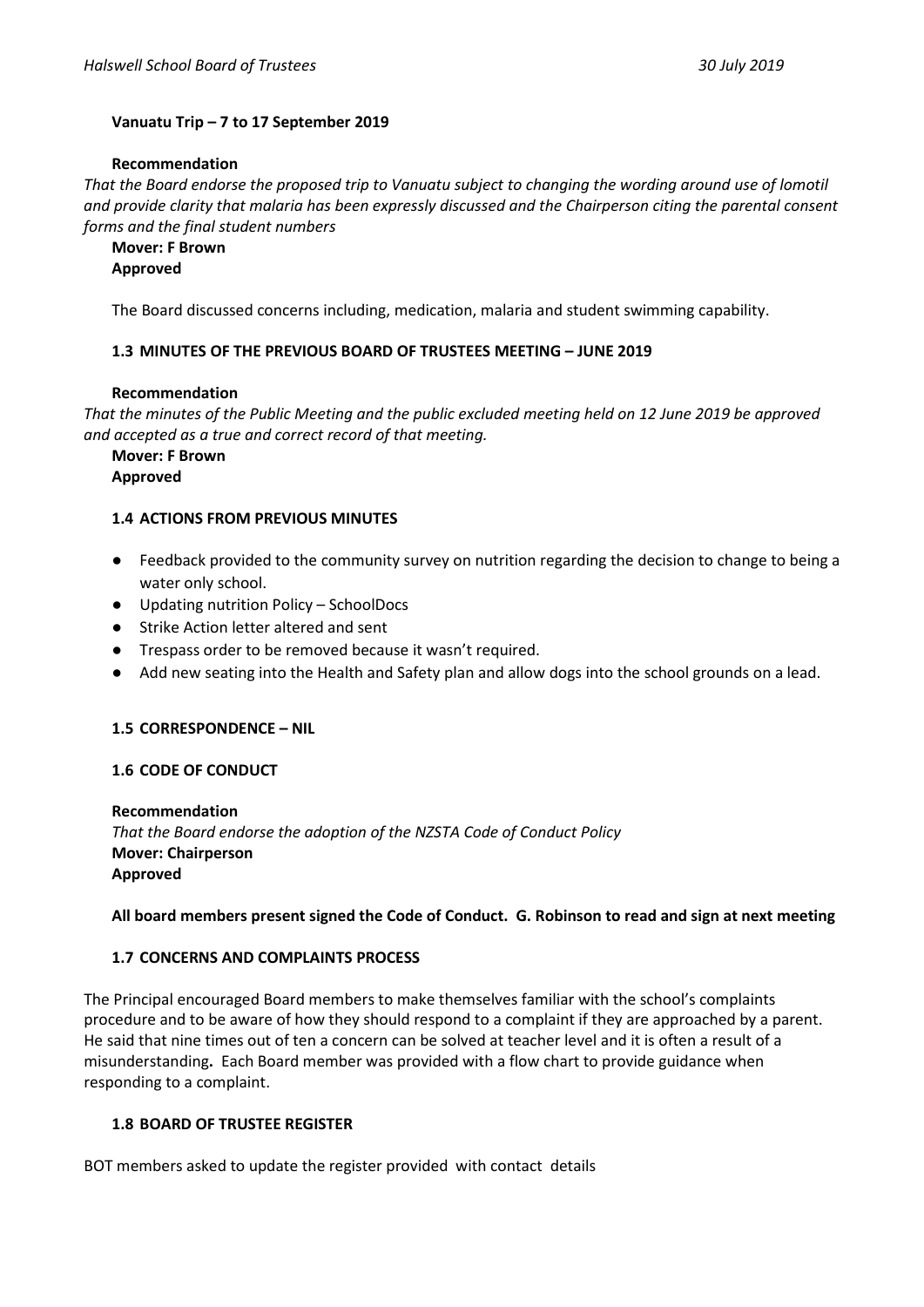A conflict of interest declaration will be presented at future meetings so that any conflicts and potential conflicts of interest can be logged by trustees.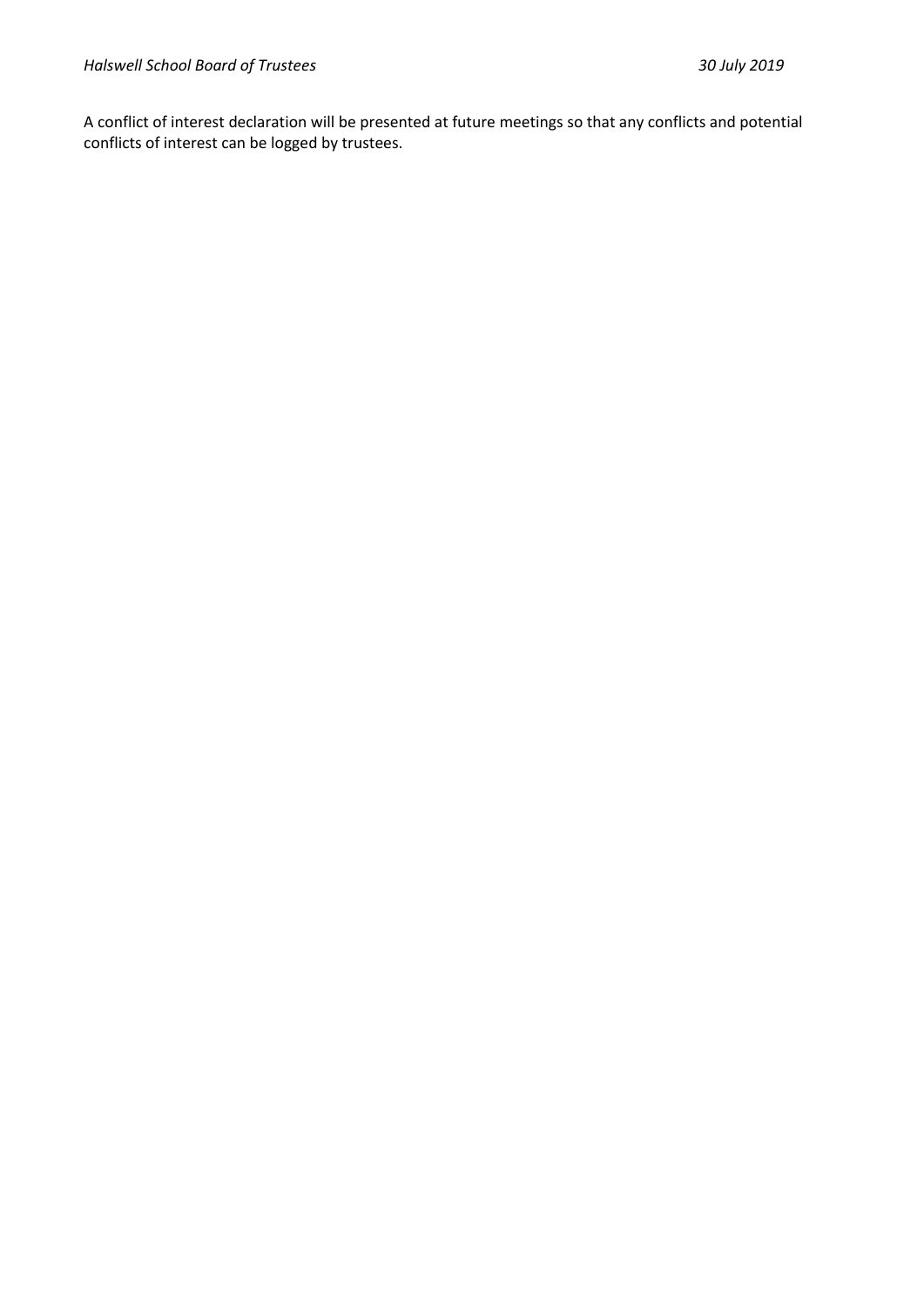# **2. MONITORING/REVIEW**

# **2.1 PRINCIPAL'S REPORT**

The Principal's report was previously circulated and taken as read. The Principal provides a report every month to the Board. National Academic Guidelines [NAGs], Health and Safety, the Strategic Plan and the Annual Plan, are reported against. The smaller type font is what has previously been reported on and the larger type is current. Over the year it builds up a good level of evidence on how the school is progressing against the plan.

**Industrial Action** – The Primary Teachers Collective Agreement has now been ratified and will cover the next three years. Principals voted against accepting their offer. The offer to Principals has not changed since May last year and Principals are concerned that several wellbeing concerns have not been met. The Principal asked for the Board's continuing support as they try to make progress.

**Asphalt and Turf** – There is a 10-year plan associated with the replacement of asphalt and turf and these items need to be included in the Ten-Year Plan.

**External Security Lighting in the Stadium** – The Principal reported that the central processing unit in the external security lighting system had failed. The Ministry of Education has agreed to meet the cost of replacement.

**Health and Safety** – Any significant issues they will be included in the Principal's monthly report.

**International Fee-Paying Students** – International students do not attract any funding from the Ministry of Education, they pay their own fees. The school currently has 20 short-term (2-4 weeks) International Fee Paying students who are testing out the New Zealand education system to see if they like it. This is seen as a good thing because they may become long-term students at the school. Without them the school wouldn't be able to resource the school to the level it currently does eg employing the number of teacher aides it does.

**Action**: International subcommittee to discuss international fee-paying students further.

**Recommendation** *That the Principal's Report be received.* **Mover: S Perrin Seconder: R Dixon**

# **3. WORK PLACE SURVEY**

The NZCER Workplace Survey was administered to all staff in Term 2, distributed to the Board and taken as read. This was part of a larger scoping exercise undertaken by the Principal which included asking the staff what they wanted to see continue, what they wanted to see stop, and were asked for any creative ideas. The Principal then met with individuals and discussed how the year was going for them.

S Perrin asked the Principal what his next step would be. The Principal said the major issue is workload. Quite a number of teachers said they were managing workload and we want to know what they are doing in comparison with those who are not managing their workloads.

G Harrison asked if the Board should look at the areas where the school is performing well and congratulate them for the great job they are doing. A Head said that would mean a lot and that staff would really appreciate that feedback.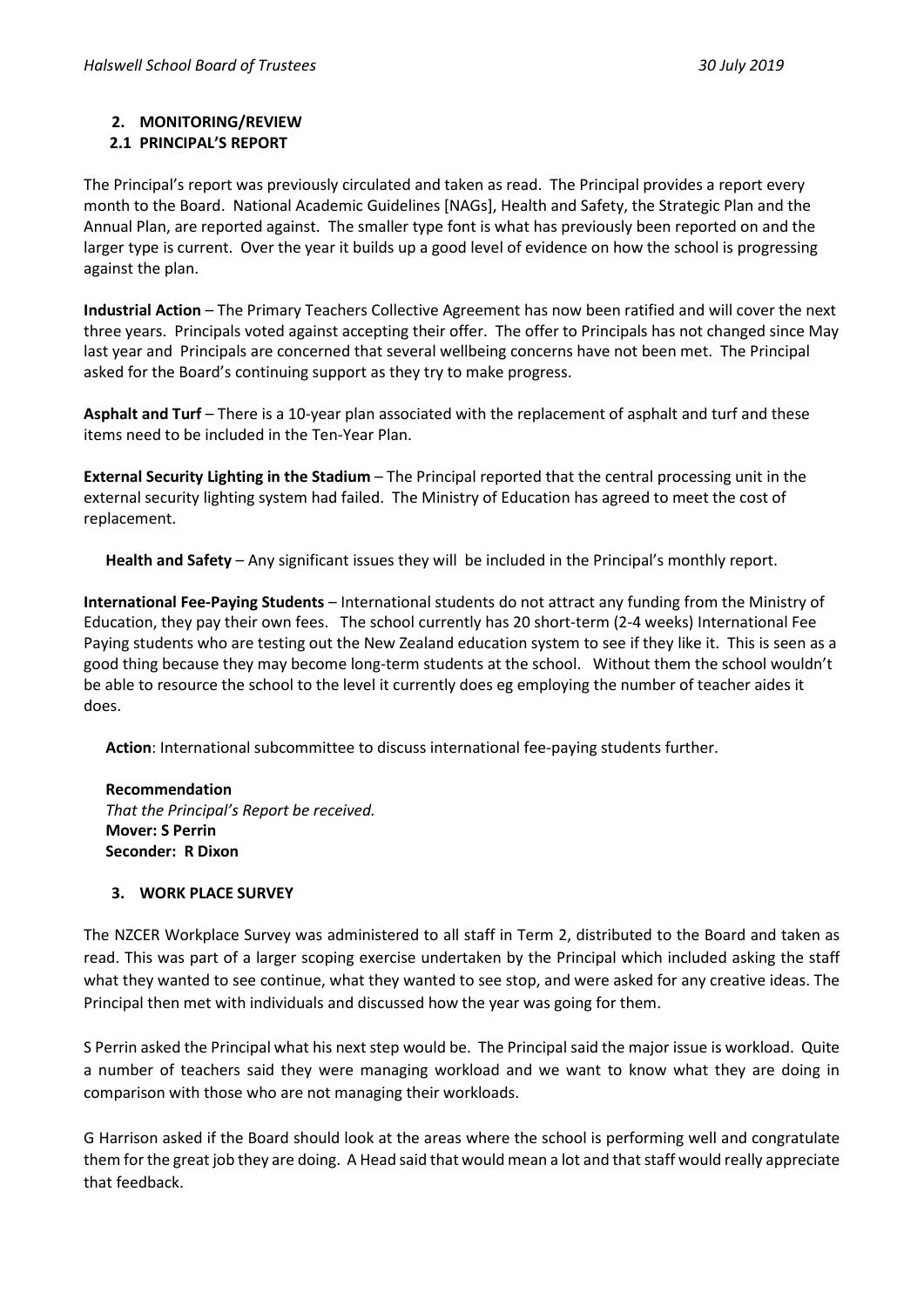The Principal said that staff would like to get to know the Board and would be heartened to know that the Board had an understanding of what the staff did. G Harrison suggested it would be nice to undertake some joint activities so Board members could get to know everyone. Board members may wish to come in for a morning tea so they can meet staff.

The Principal requested the Board's involvement in the rewrite of the school's Strategic Plan which is now three years old. It will require consultation with parents, staff and community and the Board can get involved with that. This needs to be done before Term 4. Some of the statements need work because they are too bulky.

Board members agreed that it would be good to publish a few of the topics dealt with at meetings in the newsletter. G Harrison asked if the Board had any budget allocated to it. The Principal said the Board had an expenses budget and the Board could use it to do things such as put money towards end of year dinners, midwinter dinners etc to acknowledge the work of the staff.

# **Recommendation**

*That the Board acknowledge the results of the Workplace Survey* **Mover:** The Chairperson **Approved**

**Action** for the proposed communication committee about how we are going to address the survey from the Board of Trustees

# **4. FINANCE REPORT**

The June 2019 Financial Commentary was circulated to Board Members. The Principal explained the role of the Finance Committee to new Board members. The subcommittee meets one week prior to the Board meeting and a report is provided at the Board meeting. The Principal noted that uncommitted funds stood at \$323,156 but that property expenditure will increase due to several incomplete items.

**Motion: Moved:** S Perrin **Seconded:** G Harrison *That the Financial Reports be accepted.* **Carried**

# **4.1 Honoraria Payments to Boards of Trustees**

F Brown proposed that the full amount of \$605 (board member), \$825 (chair) be paid even if meetings are missed due to work undertaken with subcommittees and between meetings. S Perrin asked what would happen if someone was unavailable to complete that work (eg overseas). It was agreed this would be a leave of absence from the board, and payment should therefore be pro rata.

# **The following information was taken from the NZSTA Trustee Remuneration and Expenses Policy**

- the chair receives \$75 per board meeting
- elected board members receive \$55 per board meeting
- there is no payment for working group/committee meetings
- attendance fees are non-taxable within the agreed non-taxable amounts of \$605 annually for trustees and \$825 for the chair
- costs associated with attendance at professional development sessions may be met by the board, but prior approval must be sought
- all other reimbursements are at the discretion of the board and must be approved prior to any spending occurring.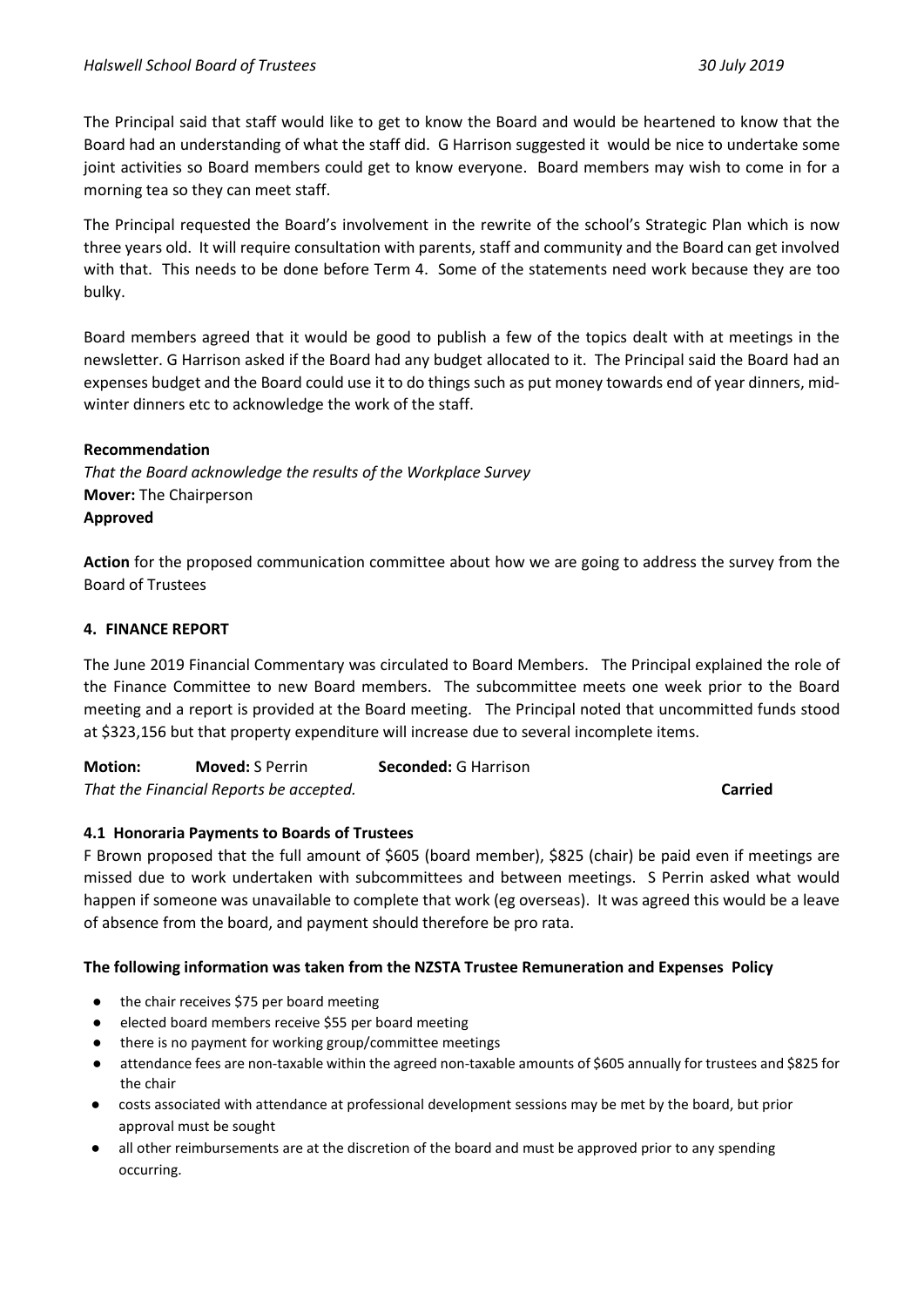**Action:** F Brown will research and put together a draft paper on trustee payments that will be ratified at the next meeting.

**Action:** F Brown will check to see whether a Child Care Policy that would apply to trustees exists and report back to the Board.

The Principal discussed the shared drive used by the Board and asked if trustees were happy with everything being online in pdf format, of if they would like hard copies. Board members agreed that they are happy with electronic copies. It was noted that the shared drive was not for board members to place multiple copies of files on and was essentially a read only drive (with the exception of the collaboration folder).

# **5. SUB COMMITTEES**

# **Finance**

Shaun Perrin Natasha Buckby Francesca Brown

# **Property**

Shaun Perrin Rob Dixon

**Health and Safety and Policy Compliance**

Anita Head Shaun Perrin

# **International**

Anita Head Francesca Brown

# **Curriculum (new) so we have focus on learning**

Giarne Harrison Natasha Buckby Rob Dixon Francesca Brown Anita Head

# **Communication –** short report from board – communication will touch on each group

Giarne Harrison Natasha Buckby Rob Dixon

**Secretary** – Giarne Harrison **Chair** – Francesca Brown **Deputy Chair** – Appointment to be made at next Board Meeting.

# **The Principal is a member of every committee by default.**

# **Policies Currently under Review**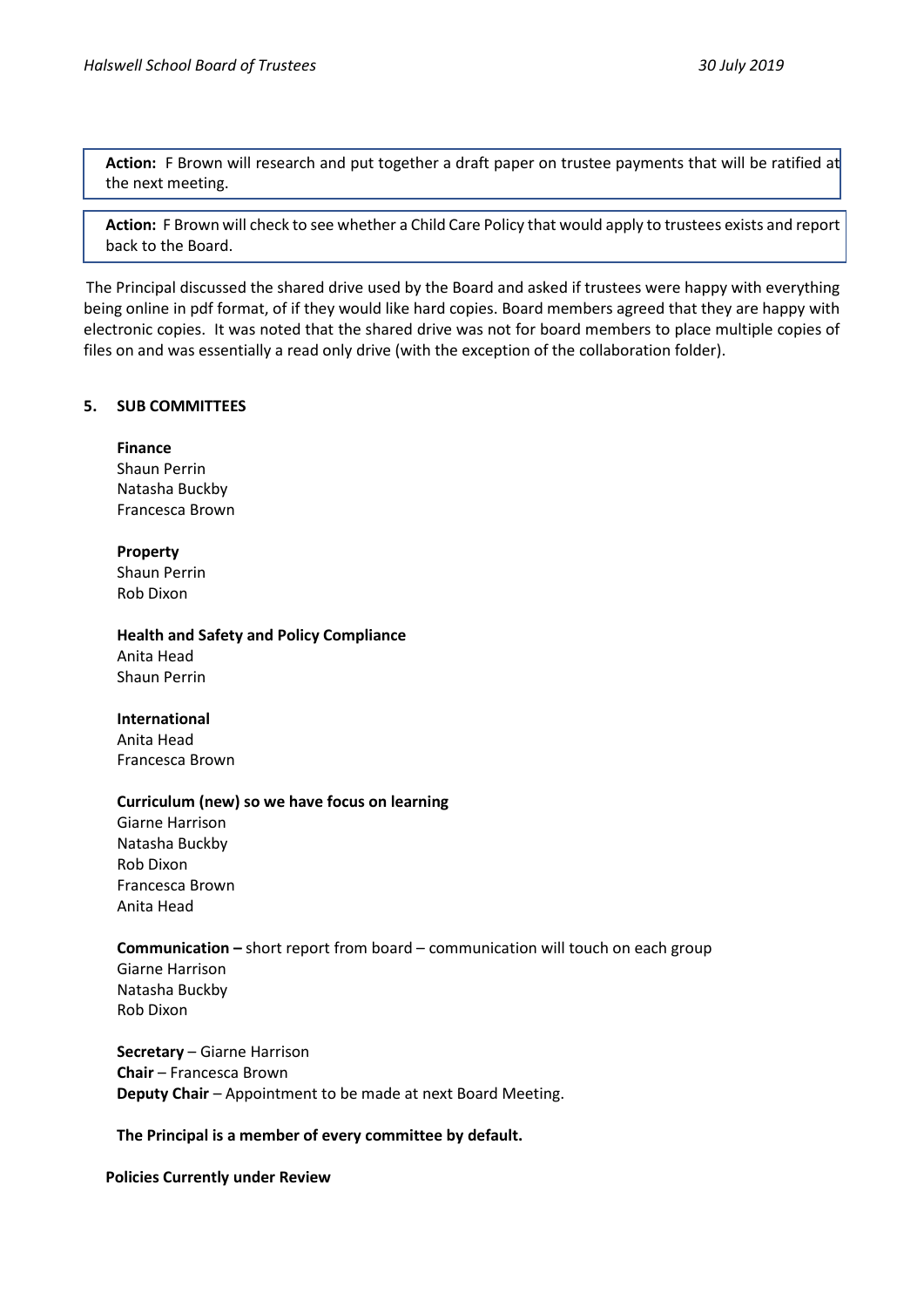Health Safety and welfare policy Performance Management

**International Sub-Committee** – The previous focus of this sub-committee was fee paying international students. It was suggested that this could be renamed to encompass culture and diversity in the school. Following discussion, it was agreed that this is to be kept separate as part of international marketing and perhaps culture and diversity could come under the umbrella of Curriculum and Communication.

The Chair said she would like terms of reference written for each group to keep the subcommittees focussed and covering the right areas.

# **6. OTHER AGENDA ITEMS**

# **6.1 Profiles for Websites**

The Principal said he would like these to have some consistency in terms of presentation. N Buckley agreed to edit the profiles and make sure they are of a consistent tone. They will be restricted to 100 to 200 words and should include why you are here, what subcommittees you are on and a little bit about yourself. The Board would like a team photo taken and it was agreed that these will be taken at the Board's next meeting.

**Action:** All board members to send profiles to N. Buckby prior to the next board meeting

# **6.2 Karakia**

G Harrison said she would like Board members to perform a karakia at the beginning and end of each meeting.

**Action:** The Principal will scan the school's karakia and make it available to Trustees.

**Next Meeting: Tuesday 20th August at 6.00pm**

**THE MEETING CLOSED AT 8.00 PM.** 

**CONFIRMED \_\_\_\_\_\_\_\_\_\_\_\_\_\_\_\_\_\_\_\_\_\_\_\_\_\_\_\_\_\_\_** 20 August 2019

 **CHAIRPERSON**